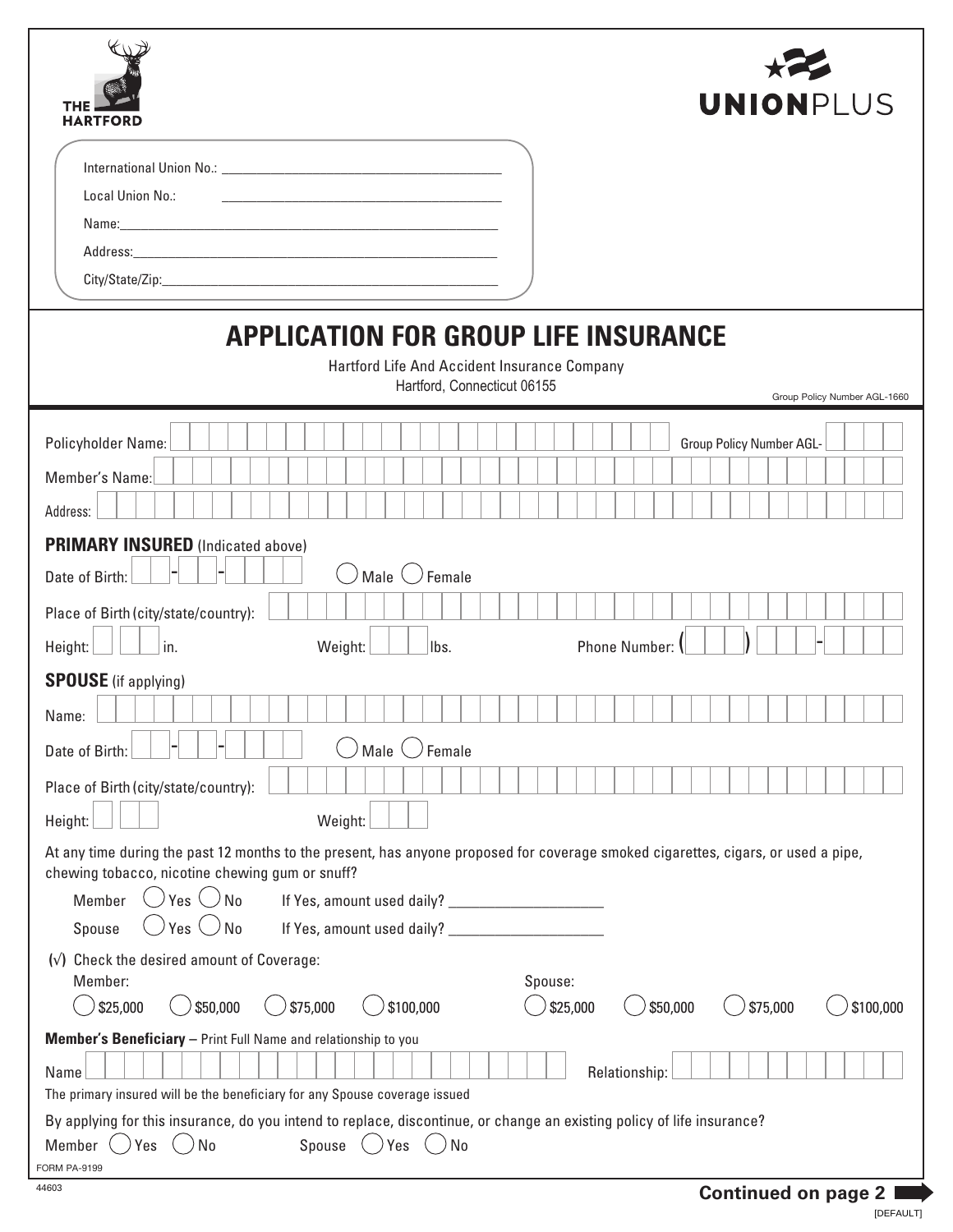| <b>PLEASE COMPLETE THE FOLLOWING:</b>                                                                                                                                                                                                                                                                                      | <b>Primary Insured</b>                                    | <b>Spouse</b> |
|----------------------------------------------------------------------------------------------------------------------------------------------------------------------------------------------------------------------------------------------------------------------------------------------------------------------------|-----------------------------------------------------------|---------------|
| 1) During the past 5 years, has anyone proposed for coverage been diagnosed with or been treated for<br>any of the following: heart condition, diabetes, kidney or liver disorder, lung or respiratory disease,<br>neurological impairment, blood or circulatory disorder (including high blood pressure), alcohol or drug |                                                           |               |
| 2) Has anyone proposed for coverage ever been diagnosed or treated by a member of the medical<br>profession for Acquired Immune Deficiency Syndrome (AIDS) or AIDS Related Complex (ARC)* or any<br>other immune deficiency disorder (see page 3 for complete definition)?                                                 | $\bigcirc$ Yes $\bigcirc$ No $\bigcirc$ Yes $\bigcirc$ No |               |
| 3) Has anyone proposed for coverage been confined in a hospital, nursing home, sanitarium or similar                                                                                                                                                                                                                       |                                                           |               |

Please review your answers to these questions to be sure that you have answered them fully and truthfully. A misrepresentation on these questions could void your coverage. Answering "Yes" to any of these questions disqualifies you from acceptance for coverage at this time.

[I/we] understand that coverage will become effective only after approval by the Company and receipt of the first payment of premium. By signing this application, [I/we] acknowledge that the Application is true and accurate for each person to be insured.

By signing below, [I/we] acknowledge that [I/we] have read and agree to all terms on page 3 of this form.

|                                                    | Signature required to activate coverage | Date: |
|----------------------------------------------------|-----------------------------------------|-------|
| <b>Spouse Signature, if applying</b>               |                                         | Date: |
|                                                    |                                         |       |
|                                                    |                                         |       |
|                                                    |                                         |       |
| 99<br>N44612<br>44603<br>100783<br>B2487<br>100784 | <b>Doturn completed form todou to:</b>  |       |

Return completed form today to: Union Plus Insurance Programs P.O. Box 47060, Phoenix, AZ 85068-9963 **Questions?** Call toll-free 1-800-393-0864

©2018 AGIA

FORM PA-91